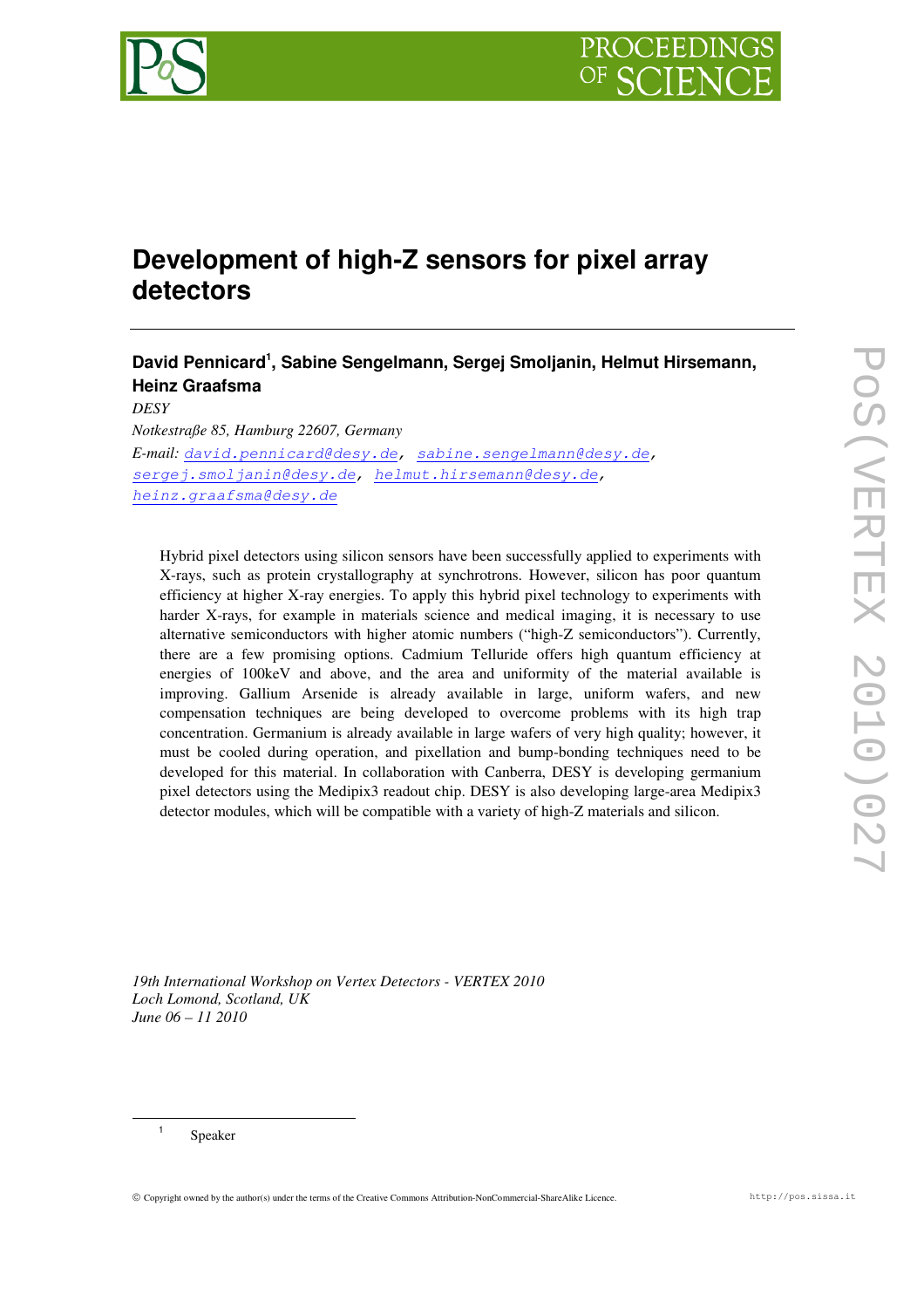## **1.Introduction**

A hybrid pixel detector consists of a pixellated semiconductor sensor, bonded face-to-face with a pixellated readout chip. Hybrid pixel sensors using silicon photodiode arrays have been successfully applied as vertex detectors in particle physics experiments, and for X-ray detection. For example, the Pilatus hybrid pixel detector is now commonly used for X-ray diffraction experiments at synchrotron light sources [1]. However, silicon sensors have poor quantum efficiency at high photon energies, as shown in Fig. 1, which limits their use in experiments with hard X-rays. By replacing the silicon sensor with a semiconductor with higher atomic number ("high-Z"), high quantum efficiency can be obtained across a wider energy range. Compared to silicon, these high-Z materials often have problems such as poor uniformity, poor material properties or difficult fabrication, which must be overcome in order to produce useful detectors for experiments.

DESY is currently working with Canberra to develop pixellated germanium sensors bonded to Medipix3 [2] readout chips. Additionally, DESY is developing a tilable large area detector module using the Medipix3 readout chip (85mm by 28mm, with 1536 by 512 pixels) which will be compatible with different high-Z materials. These detectors will be used chiefly for high-energy synchrotron light source experiments.



*Figure 1: Photon absorption efficiency of different semiconductors. The solid line indicates the proportion of incoming photons absorbed by the photoelectric effect, and the dotted line shows the proportion interacting by photoelectric absorption or Compton scattering. These values are calculated using data from the NIST XCOM database [3].*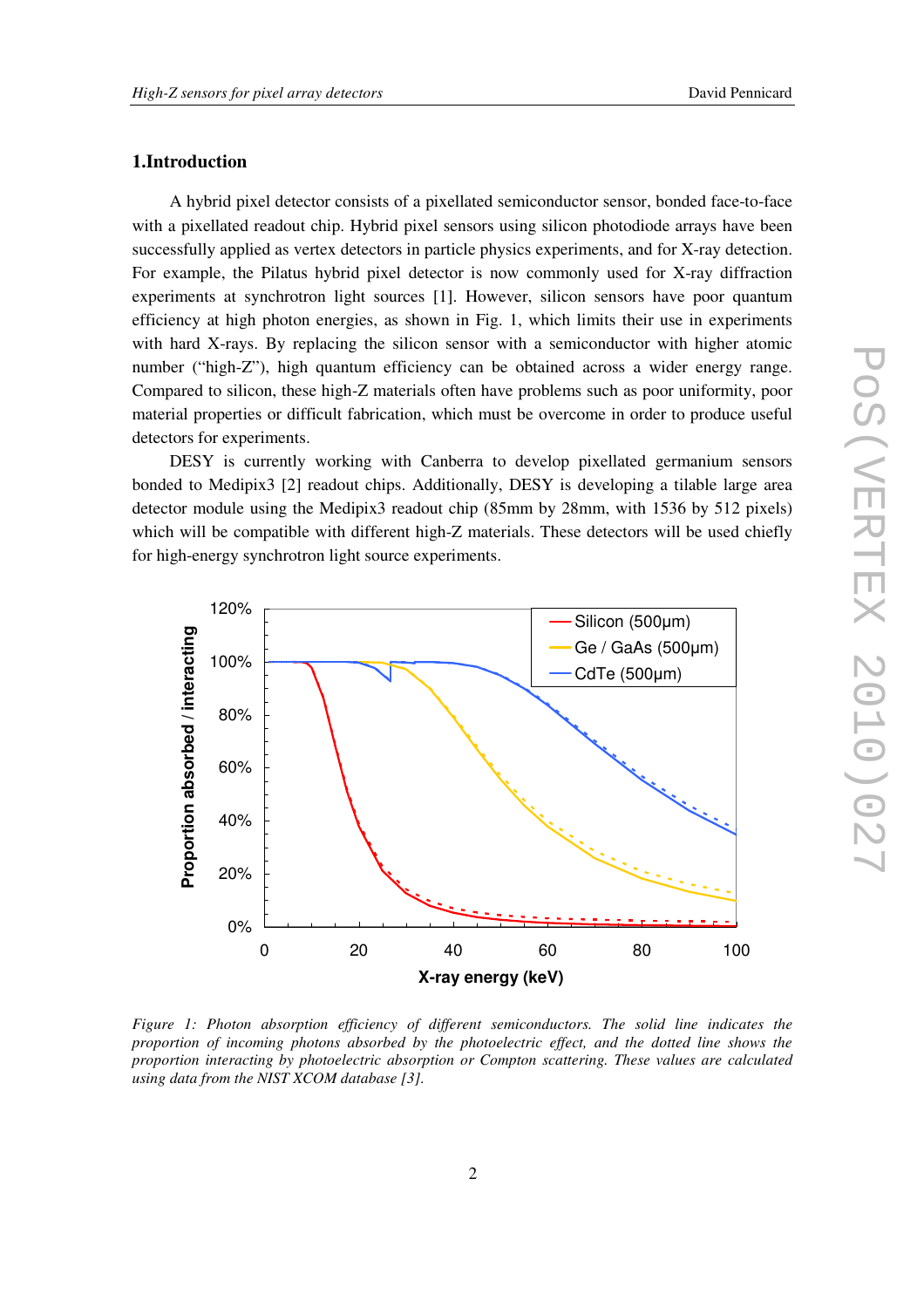# **2. Applications of high-Z detectors**

A monochromatic synchrotron X-ray beam with an energy of around 10keV can be used for a range of experiments on small or weakly-absorbing samples, such as proteins. However, a beam of this energy has an absorption length of under 10µm in a heavier element such as iron. So, synchrotron beamlines designed for materials science frequently operate at higher energies. For example, the Petra-III synchrotron light source [4] at DESY, which has recently opened to users, has one beamline which can operate at 150keV, and three others which can produce beams of 50keV and above. These X-ray beams can be focused down to a small volume within a sample, making it possible to determine the material structure at a buried interface (in a fuel cell, for example) or to systematically map the interior structure of a sample (for example, to find the grain structure of a polycrystalline material). Using detectors with higher quantum efficiency will increase the speed and accuracy of these experiments, particularly when working with samples that are sensitive to radiation.

In medical imaging, high quantum efficiency is a particularly important requirement, because this is needed to achieve a high quality image while minimising the X-ray dose to the patient. Since medical imaging is, in most cases, performed at energies above 30keV, replacing silicon with high-Z materials is necessary to make hybrid pixel detectors a feasible technology for medical imaging. Unlike experiments at synchrotron light sources, medical imaging generally uses a polychromatic X-ray source. Hybrid pixel detectors offer the possibility of performing energy measurement on each X-ray photon hitting the detector. This spectral information can improve the distinction between different tissues [5].

High-Z materials are already being used in astrophysics in X-ray and gamma-ray telescopes; for example, the INTEGRAL satellite has a CdTe camera [6]. The requirements for these experiments are often different to synchrotron light source and medical imaging experiments; the photon flux is usually much lower, and accurate spectroscopic measurement is a more important requirement. Additionally, detector systems for use in space face strict limits on mass and power consumption.

#### **3. Requirements for high-Z sensors**

As discussed in the next section, different high-Z materials have different strengths and weaknesses. One common problem is that most high-Z materials are compound semiconductors, which means that they typically have much higher defect densities than elemental semiconductors such as silicon.

This section primarily considers the detector requirements for synchrotron light source experiments. Typically, these are X-ray scattering experiments, where a sample is placed in a focused beam and the resulting diffraction pattern must be measured.

Some aspects of the sensor requirements are set by the structure of the hybrid pixel readout chip. The Medipix3 chip has a pixellated area of 14.1mm by 14.1mm, with 256 by 256 pixels of 55µm size. Furthermore, since space is required at the chip edges for wire bonding readout pads, an individual sensor must have a "2 by N" chip layout. While the pixel size may vary in different readout chips, the chip size and wire bonding requirements tend to be similar.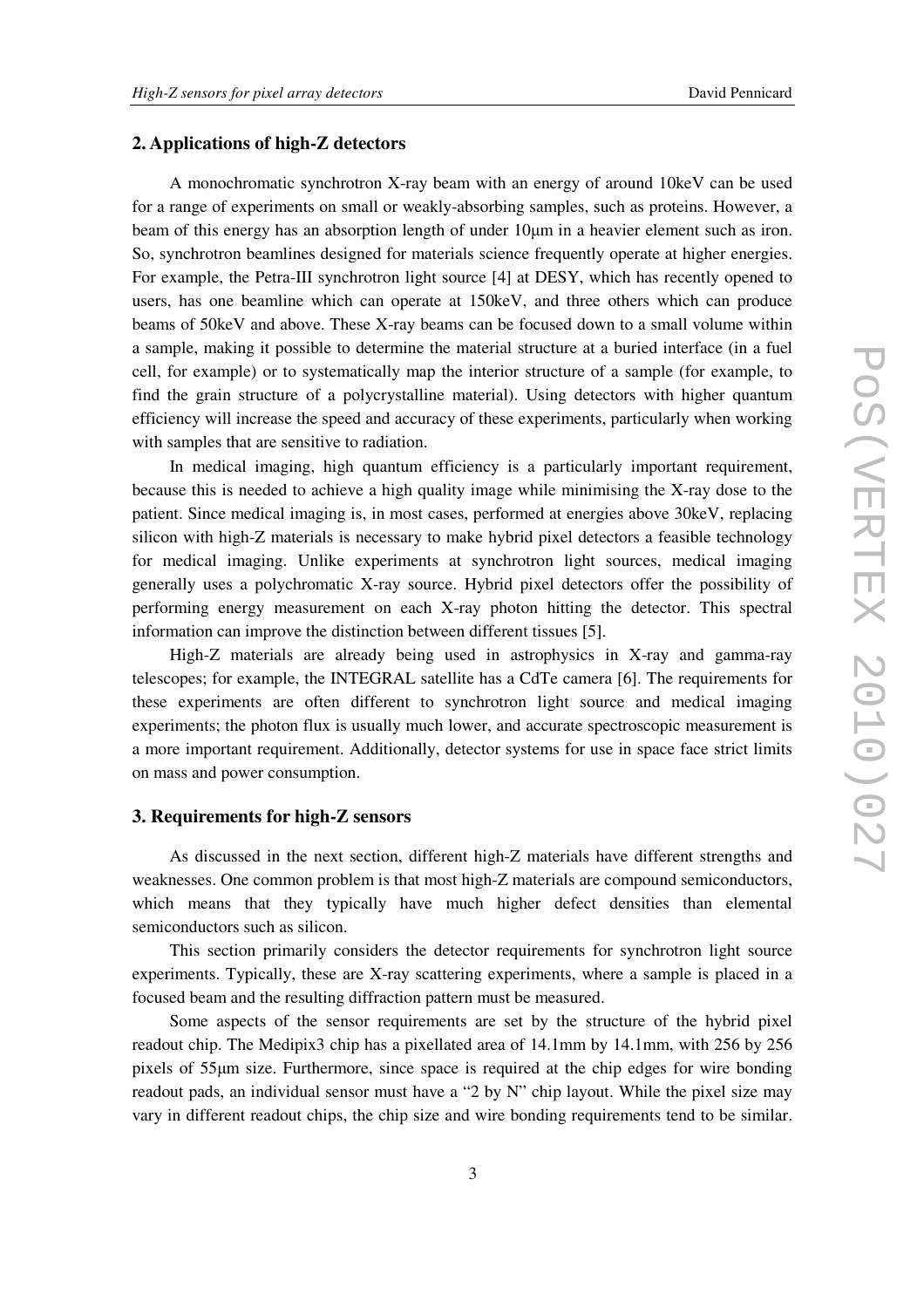For example, the Pilatus readout chip has a much larger pixel size of 172µm, but a similar area of 17.54mm by 10.45mm [1].

The main material requirements are:

*Wafer uniformity and area:* To accurately reconstruct the structure of a material from its diffraction pattern, the diffracted intensity must be accurately measured across a wide dynamic range. With monochromatic beam, variations in pixel count rates of a few percent can be reliably compensated by flat-field correction [7] but larger variations and dead or hot pixels will prevent accurate measurement of intensity. So, the uniformity of the sensor material is very important. Since the distance between the sample and source can be varied to change the scale of the projected diffraction pattern at the detector, the Medipix3 pixel size of 55µm is acceptable for most experiments. (However, for certain imaging experiments a pixel size of under  $1\mu$ m is needed, which simply cannot be achieved with hybrid pixels.) To match existing detector systems such as CCDs and image plates, array sizes of 1k by 1k pixels or greater are required, which would correspond to at least 4 by 4 Medipix3 chips. Since only "2 by N"-chip sensors are possible, these large detector systems must be built from multiple sensors. Although it is possible to compensate for the gaps between the sensors by taking multiple images with different sensor positions, the gaps should be minimised where possible. To achieve these requirements, the detector material should be available in high uniformity single-crystal wafers, with a minimum diameter of 2" needed to obtain 2 by 2-chip sensors. A larger size is preferable, to reduce the number of gaps in a large detector system and to make the wafer processing more cost-effective.

*Material properties:* In order to successfully operate a detector, it must be possible either to create a diode or Schottky junction and fully deplete the substrate (with a thickness of a few hundred microns or greater), or to use a photoconductor structure with tolerably low leakage current. The maximum acceptable leakage current will be determined by the photon-counting electronics; for the Medipix3 readout chip, the design limit is 25nA per pixel, though in practice the current should be kept well below this [8]. Since hybrid pixel readout chips can count individual photons, and synchrotron X-ray beams are generally monochromatic, energy resolution is a less critical requirement. (The main effect of detector noise is that it limits the minimum detectable photon energy, but at X-ray energies above 12keV these noise requirements can be easily met.) Carrier trapping can tolerated, provided that the majority of the signal is collected. In applications with polychromatic sources such as medical imaging, detector noise and charge trapping may have to meet more stringent requirements, but this will be application-specific.

*Physical properties:* It must be possible to pixelate and bump-bond the detector without damaging the material. Often, high-Z materials are temperature-sensitive, or physically fragile, and some chemical processes may damage the material, so the processing must be tailored to meet these requirements.

An additional difficulty with high-Z materials is fluorescence. When a sensor absorbs a photon by the photoelectric effect, it will sometimes re-emit a fluorescence photon. In silicon, these fluorescence photons have low energy and do not travel very far in the detector, and will have little effect on the image quality. In higher-Z materials, however, k-shell fluorescence photons can carry a large amount of energy, and may travel far enough to end up in another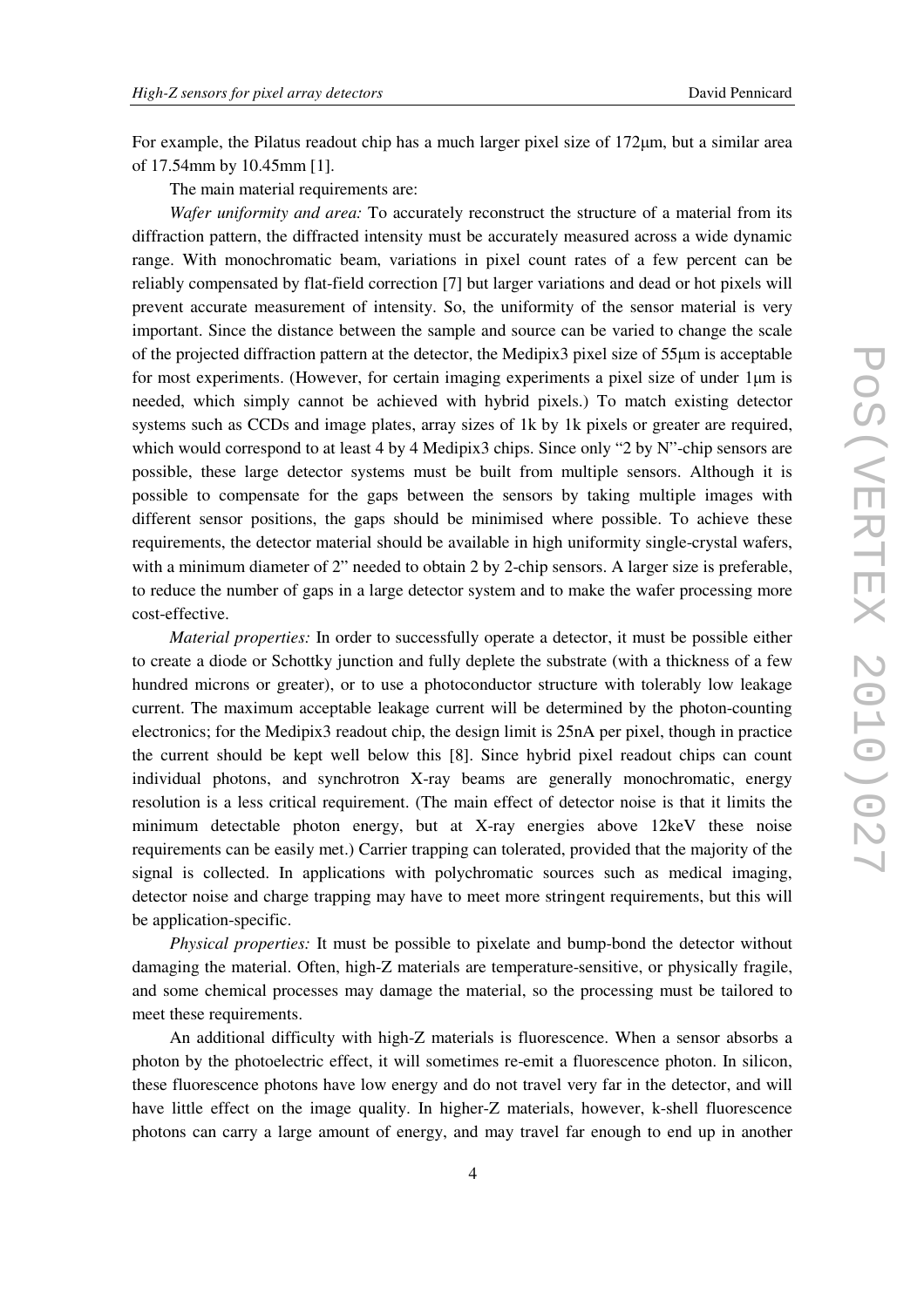pixel, or leave the detector altogether. This can blur the image, particularly if the incoming photon energy is immediately above the k-edge. The k-shell energy, fluorescence yield and the mean absorption distance of fluorescence photons all increase with the material's atomic number. So, both quantum efficiency and fluorescence effects need to be considered when choosing the optimum material for a particular energy range.

#### **4. Promising high-Z materials**

#### **4.1 Cadmium Telluride (CdTe) and Cadmium Zinc Telluride (CZT)**

Cadmium telluride is a II-VI semiconductor. As shown in Fig. 1, its X-ray absorption efficiency remains high even at 100keV, which makes it attractive for applications such as medical imaging which operate in a 30-120keV range.

Historically, a major limitation of CdTe has been the difficulty of producing large-area single crystal wafers, and this has limited its use to small arrays. However, cadmium telluride is now commercially available in wafers of up to 3" [9], which is large enough to produce a sensor with an area of 2 by 3 Medipix3 chips. A further problem with CdTe is material uniformity; since CdTe is typically grown under Te-rich conditions, small inclusions of Te may form in the crystal [10].

The bulk material properties of CdTe are generally reasonable. It has a large bandgap (1.44eV) and high resistivity, which means that it can be operated at room temperature while remaining within a readout chip's current limits. As a result, it can be operated as either a photoconductive detector or as a Schottky junction, depending on which metal pixel contacts are deposited on the material. While a Schottky junction will have lower leakage current, using CdTe as a photoconductor avoids certain problems with polarisation which can occur while the detector is in use. Although CdTe has some charge trapping, typical carrier drift lengths are of order centimetres for electrons and millimetres for holes. So, in a 1mm-thick pixel detector with electron readout charge trapping effects should be negligible.

CdTe is a fragile material, which means that it can be broken by rough handling or thermal stresses. Additionally, high temperatures (above 200°C) can degrade the material's transport properties. So, CdTe pixel detector are typically produced by creating metal contacts through low-temperature sputtering or electroless deposition, followed by low-temperature bumpbonding to a readout chip [10].

To date, pixellated CdTe sensors have been bonded to a variety of readout chips, such as Medipix2 [11] and XPAD3S [12]. Due to the increasing availability of 3" CdTe wafers, largearea CdTe detectors are becoming steadily more feasible.

An alternative to CdTe is CdZnTe. This material has a larger bandgap than CdTe (1.57eV) and its lower leakage current can lead to better spectroscopic performance. Currently, the main disadvantage of CdZnTe compared to CdTe is that it is produced in large polycrystalline ingots, with material properties varying from grain to grain. Good single-crystal elements must then be cut from the ingot, and the size of these elements is currently limited to around 20mm by 20mm [9]. So, it would only be possible to produce single-chip Medipix3 devices with CdZnTe, which is a serious disadvantage compared to the other materials discussed in this paper.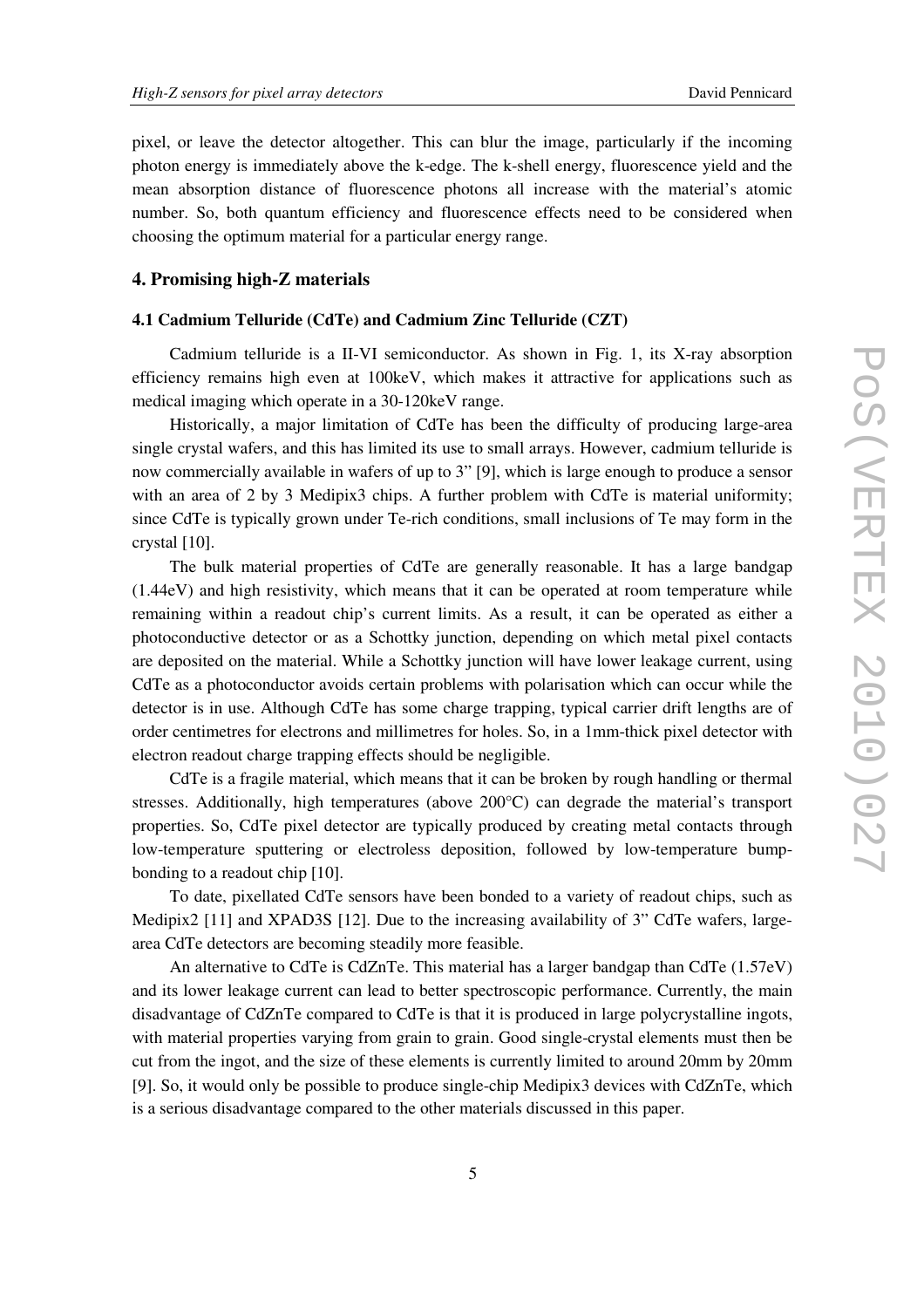#### **4.2 Gallium Arsenide**

Gallium arsenide is a III-V semiconductor. While its quantum efficiency is lower than that of CdTe, it is less strongly affected by fluorescence effects, and so it may give better performance in the 30-60keV range.

Unlike CdTe, GaAs is already available in large, uniform wafers of around 6", which makes it an appealing choice of material. Like CdTe, it has a high bandgap, so it can potentially be operated at room temperature. However, GaAs contains a large number of defects. Shallow defects in GaAs act as dopants, meaning that a standard GaAs wafer cannot be fully depleted or used as a photoconductor. There are two main approaches to producing detector-grade GaAs. Firstly, it is possible to reduce the concentration of defects in the material, by growing it in epitaxial layers. The main challenge of this approach is that it may be difficult to grow and deplete thick epi-layers of material. The alternative approach is to compensate the defects in GaAs. Although it is possible to obtain high-resistivity GaAs simply by growing it under Asrich conditions, the resulting material tends to have very high electron trapping, leading to an electron lifetime of 1ns or less [13] and hence a mean trapping distance of at best 100µm. In a detector thickness of a few hundred microns, this will lead to most of the signal being lost. A more promising alternative is to compensate the defects in GaAs by chromium diffusion [14].

GaAs detectors can either be fabricated as diodes, Schottky junctions or photoconductors. Typically, epitaxial GaAs detectors are fabricated as diodes, for example by growing a thin layer with opposite-type doping onto the top of the sensor and then etching trenches into this to form pixels [15]. Compensated GaAs detectors are typically operated as Schottky junctions or photoconductors by depositing metal pixel contacts. As with CdTe, pixelation and bumpbonding of GaAs is done at low temperature, though GaAs is physically more robust than CdTe. A variety of GaAs pixel detectors have been fabricated and bonded to Medipix2 chips. For example, Ref. [16] shows the first test results from Cr-compensated GaAs Medipix2 sensors, which show that the full depth of the 300  $\mu$ m-thick sensor is sensitive, though there are inhomogeneities in the sensor's response.

## **4.3 Germanium**

Unlike CdTe and GaAs, germanium is an elemental semiconductor, which is available in reasonably large 6" wafers of high uniformity, with a doping concentration as low as  $10^{10}$ cm<sup>-3</sup> and negligible charge trapping [17]. As a result, Ge is widely used for spectroscopic X-ray detectors. However, there are various barriers to using Ge in pixel detectors. DESY is working with Canberra (Lingolsheim) and Fraunhofer IZM (Berlin) to produce germanium pixel detectors on 4" wafers (the largest size that Lingolsheim currently process) and bump-bond them to Medipix3 chips [2].

The first disadvantage of germanium is its narrow bandgap of 0.67eV. This means that it has high leakage current, and cannot be operated at room temperature. Typically, germanium photodiodes for spectroscopy are operated at liquid nitrogen temperature, in order to obtain a very low leakage current and hence achieve high energy resolution. However, photon-counting hybrid pixel detectors are more tolerant of leakage current, for two reasons. Firstly, due to the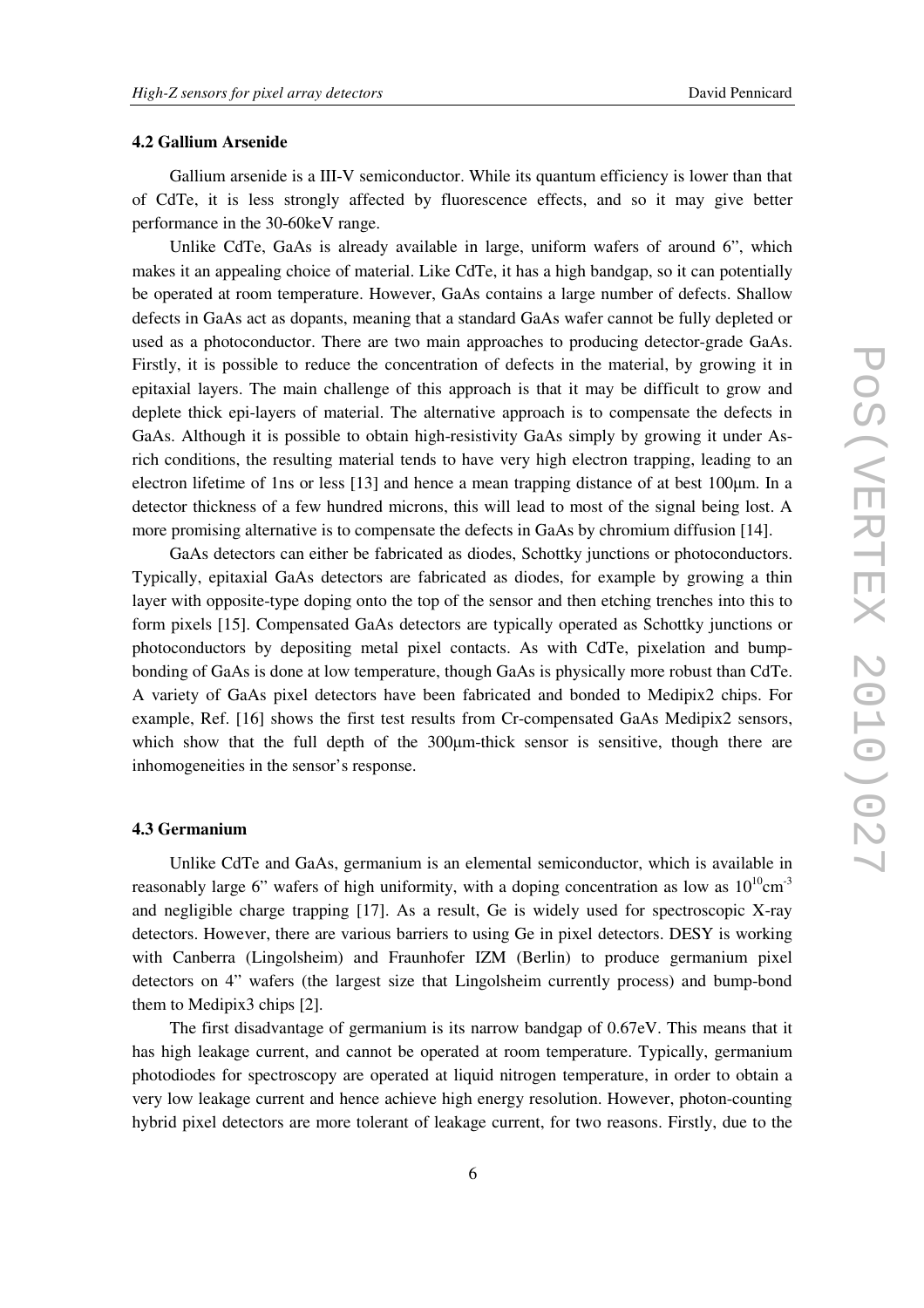small volume of each pixel, the leakage current per pixel will be comparatively low. Secondly, photon-counting readout chips such as Medipix3 count the number of signal pulses arriving in each pixel, rather than integrating the total signal seen over the acquisition period, so leakage current will have less effect on their performance. A pixellated germanium detector with pixels of 55µm should have a leakage current of around 1nA per pixel at -50°C, which is safely below the design limit of 25nA. The need for cooling places additional demands on the engineering of the detector system, and will tend to make the system more expensive and bulky. However, in experiments on a synchrotron beamline, this can be tolerated.

Secondly, the technology for fabricating germanium sensors must be modified in order to produce small pixels. This will be done by Canberra. Canberra's fabrication method [18] first uses lithium diffusion to create an ohmic n-type contact on the back surface of high-resistivity n-type germanium. Then, p-doped diode junctions are produced on the front surface using photolithography and ion implantation of boron. The detector is completed by depositing aluminium contacts on the back surface and the pixel contacts, and then passivating the detector. Currently, this approach can be used to create strip detectors with a 50µm pitch; after modification, the process will be used to fabricate arrays of 55µm and 110µm pixels for use with the Medipix3 chip.

To bump-bond these sensors to readout chips, indium must be used [19]. This is for two reasons. Firstly, when the detector is cooled during operation, there will be a mismatch between the thermal contraction of the germanium sensor and the silicon readout chip. For a Medipix3 sized chip and a germanium sensor, and a temperature change of 100K, the difference in contraction at the edge of the sensor assembly will be 3.5µm. This means the bump bond must be composed of a metal which remains ductile at low temperature, so that the bond flows to accommodate this small shift in position rather than cracking. Secondly, germanium is extremely temperature sensitive; heating it to above 100°C for extended periods can allow diffusion of impurities into the germanium, and may also damage the passivation. Due to indium's softness, it is possible to electroplate In bumps on both the sensor and readout chip, then bond them together at less than 100°C using thermocompression. The bump-bonding of these sensors will be done by Fraunhofer IZM (Berlin). Currently, IZM are doing thermal tests on germanium diodes, to establish what effect the bump bonding will have on germanium, and which specific bonding processes and passivation will work best.

# **5. Developing high-Z detector modules**

Although various high-Z materials have been tested with single Medipix chips, to meet the requirements for synchrotron X-ray experiments larger detector areas are required. So, DESY is developing a large-area Medipix3 detector module that will be compatible with a variety of high-Z materials and silicon. For X-ray diffraction and imaging experiments at DESY, the specific detector requirements will vary from experiment to experiment. Since some X-ray scattering experiments require measurement across a wide angular range, it is necessary to develop a tilable detector module that can be built into larger systems. Nevertheless, to reduce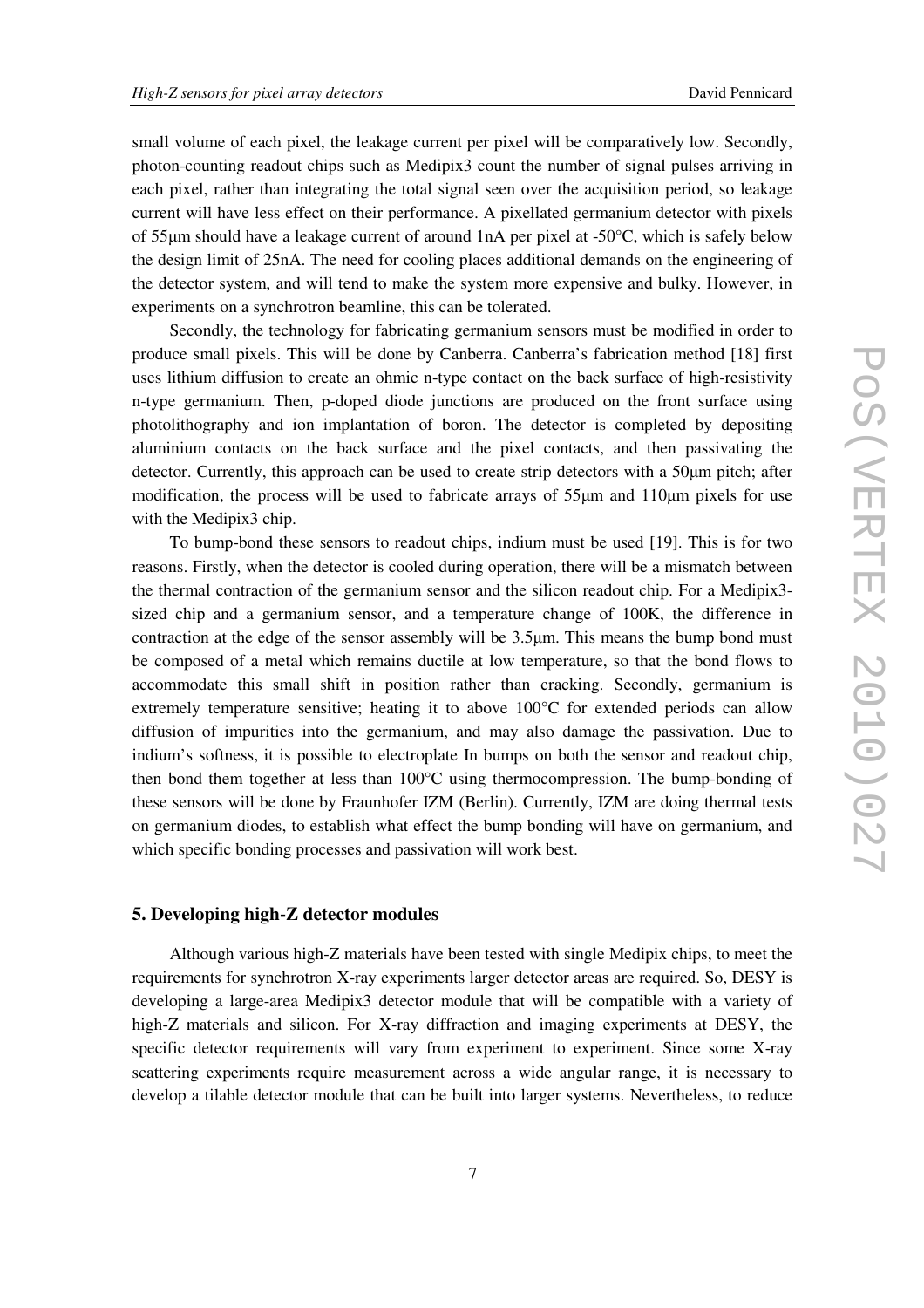the effect of gaps between modules, the sensor size should be as large as possible, within the limits set by the readout chip and sensor materials.

The detector module structure is shown in Fig. 2. Due to the space required for wire bonds, the module must inevitably have a "2 by N" chip structure. An array of 2 by 6 chips was chosen, with an area 28mm\*84mm and a total of 512 \* 1536 pixels of 55µm size. This module size makes it possible to mount either two smaller high-Z sensors of 28mm\*42mm (about the largest size that can be produced with 3" and 4" wafers) or a single large sensor (three of which can be produced on a single 6" Si wafer). The two halves of the module may be read out independently. Three of these detector modules could then be combined to give 1.5k by 1.5k pixel detector, or twelve to give 3k by 3k pixels.

The detector assemblies will be mounted on a heat spreader, which will in turn be mounted on a ceramic circuit board. The input and output pads of the Medipix3 chips will be connected to the board by wire bonding, and then these signals will be routed to a connector on the back surface. A board with signal routing and voltage regulators will then be plugged into this connector, powering the module and allowing it to connect to the rest of the DAQ system. Currently, the ceramic board and voltage regulator board are in production.

During initial testing, the module will be read out by a USB-based readout system developed by Czech Technical University [20]. However, an important aim of the module design is high-speed readout. The module will carry enough signal lines to read out each Medipix3 chip at its maximum rate of 2000 full frames per second with a counter depth of 12 bits per pixel. (The Medipix3 chip allows only full-frame readout, but the counter depth may be reduced to allow readout speeds above 2000 frames per second with reduced dynamic range.) Currently, DESY is collaborating with other institutes to develop a high-speed DAQ system for XFEL [21]. This Medipix3 module will ultimately be read out by a digital board based on these developments, which will incorporate an FPGA and two 10 Gigabit Ethernet connections to allow high-speed data output. The data will then be written to an array of disks.

As mentioned previously, one particular requirement of a germanium pixel sensor is that it will need to be uniformly cooled to around -50°C. The ceramic PCB will be mounted on a cooling frame at this temperature, and the detector assembly will be cooled through thermal vias in the ceramic. The use of a heat spreader underneath the sensor assembly will reduce any temperature variations across the module. Both the graphite-based heat spreader and the ceramic PCB have similar coefficients of thermal expansion to germanium, in order to prevent thermal stresses when the module is cooled.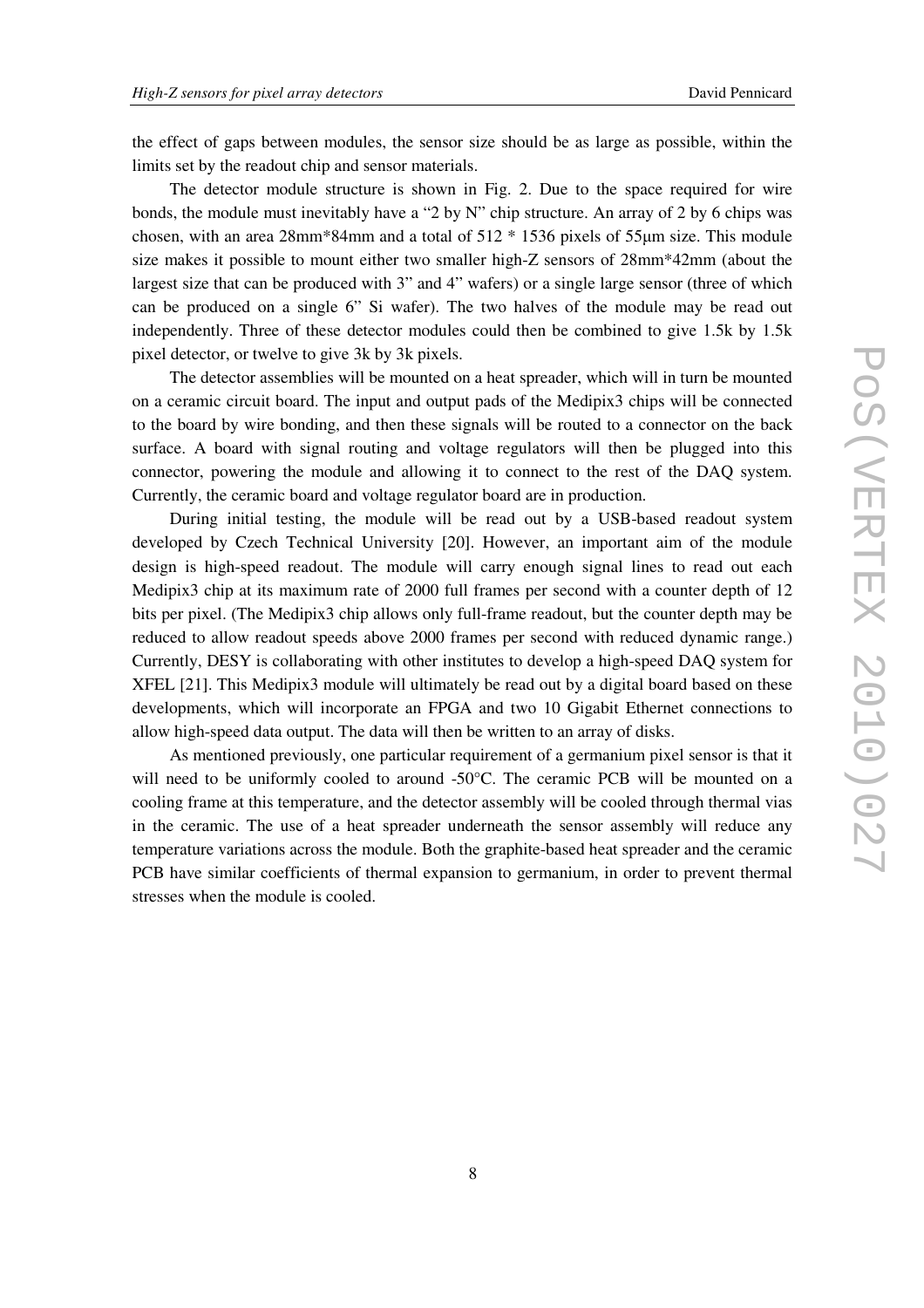

*Figure 2 – Design of a large-area Medipix3 detector module compatible with different sensor materials.*

#### **6. Conclusions**

By developing high-Z hybrid pixel detectors, it should be possible to combine the strengths of hybrid pixel technology with high quantum efficiency at high X-ray energies. This will benefit a range of hard X-ray experiments, such as materials science experiments at synchrotron light sources and medical imaging. Currently, DESY is developing germanium sensors with Canberra, and developing a Medipix3 detector module that is compatible with germanium and a range of other materials such as CdTe and GaAs. While each material has disadvantages, useful high-Z hybrid sensors should be available for experiments in the near future.

#### **References**

- [1] P. Kraft, A. Bergamaschi, Ch. Broennimann, R. Dinapoli, E. F. Eikenberry, B. Henrich, I. Johnson, A. Mozzanica, C. M. Schleputz, P. R. Willmott, and B. Schmitt, *Performance of single-photoncounting PILATUS detector modules*, *J. Synchrotron Rad.* 16 (2009) 368-375
- [2] R. Ballabriga, M. Campbell, E.H.M. Heijne, X. Llopart and L. Tlustos, *The Medipix3 Prototype, a Pixel Readout Chip Working in Single Photon Counting Mode With Improved Spectrometric Performance, IEEE Trans. Nucl. Sci*. 54 (2007), 1824-1829
- [3] M.J. Berger, J.H. Hubbell, S.M. Seltzer, J. Chang, J.S. Coursey, R. Sukumar and D.S. Zucker, *NIST Standard Reference Database 8: Photon Cross Sections Database*, available http://www.nist.gov/physlab/data/xcom/index.cfm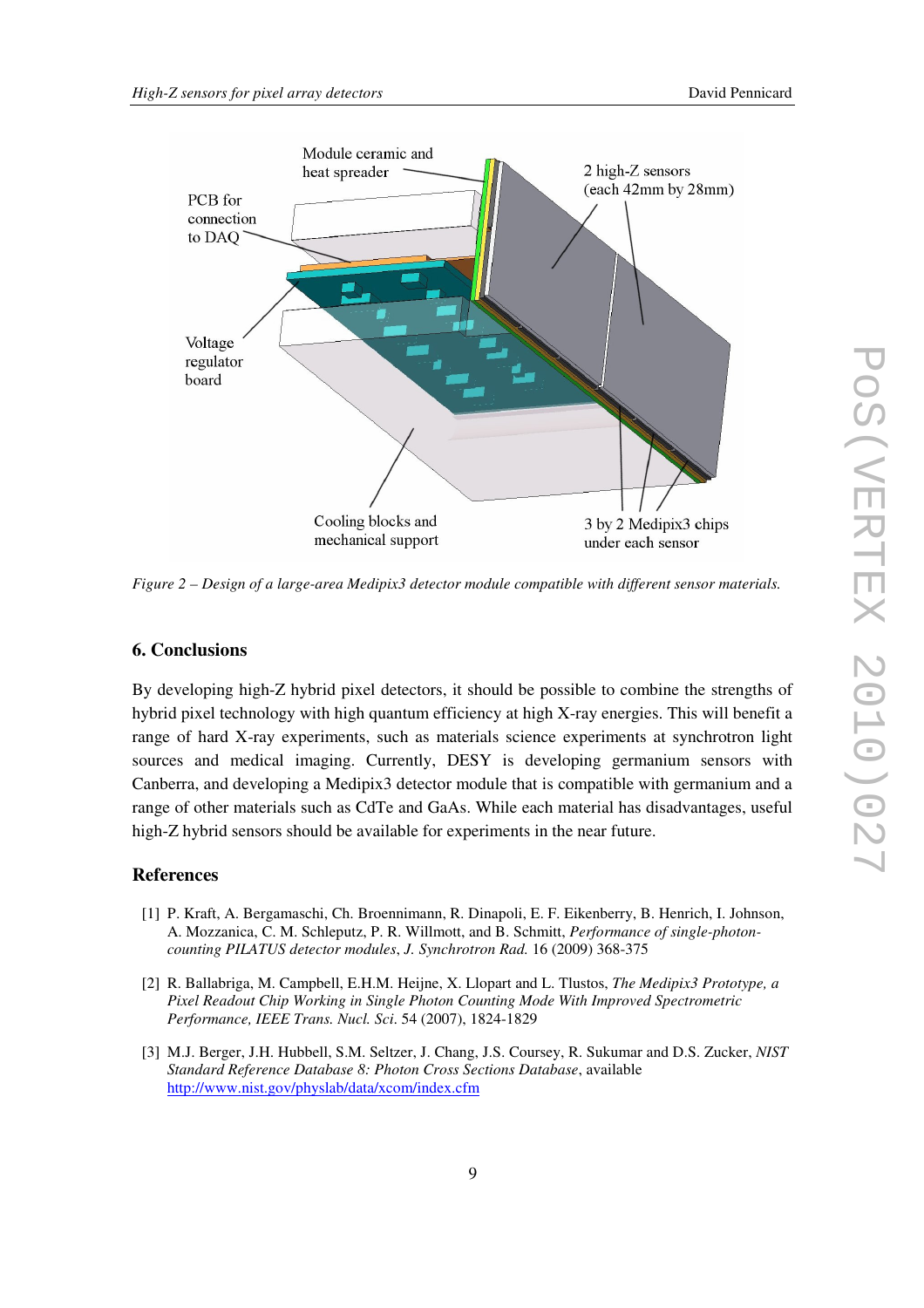- [4] H. Franz, O. Leupold, R. Roehlsberger, S.V. Roth, O.H. Seeck, J. Spengler, J. Strempfer, M. Tischer, J. Viefhaus, E. Weckert and T. Wroblewski, *PETRA-III: DESY's new high brilliance third generation synchrotron radiation source, Synchrotron Radiation News* 19 (2006) 25-29
- [5] A. P. H. Butler, N. G. Anderson, R. Tipples, N. J. Cook, T. R. Melzer and P. H. Butler, *Bio-medical X-ray imaging with spectroscopic pixel detectors,* NIMA 591(2008), 141-146
- [6] F. Lebrun, J.-P. Leray, P. Lavocat, J. Cretolle, M. Arques, C. Blondel, C. Bonnin, A. Bouere, C. Cara, T. Chaleil, F. Daly, F. Desages, H. Dzitko, B. Horeau, P. Laurent, O. Limousin, F. Mathy, V. Mauguen, F. Meignier, F. Molinie, E. Poindron, M. Rouger, A. Sauvageon and T. Tourette*, ISGRI: the INTEGRAL Soft Gamma-Ray Imager, Astron.Astrophys.* 411 (2003) 141-148
- [7] L. Tlustos, M. Campbell, E. Heijne and X. Llopart, *Signal variations in high-granularity Si pixel detectors, IEEE Tran. Nucl. Sci.* 51 (2004) 3006-3012
- [8] R. Ballabriga, *The Design and Implementation in 0.13*µ*m CMOS of an Algorithm Permitting Spectroscopic Imaging with High Spatial Resolution for Hybrid Pixel Detectors,* PhD thesis, Barcelona, Universitat Ramon Llull (2009)
- [9] T. Takahashi, *Recent advances on CdTe/CdZnTe detectors*, *5th International Conference on New Developments In Photodetection* (2008)
- [10] C. Szeles, *CdZnTe and CdTe materials for X-ray and gamma ray radiation detector applications, physica status solidi (b)* 241 (2004), 783-790
- [11] D. Greiffenberg, A. Cecilia, A. Zwerger, A. Fauler, T. dos Santos Rolo, D. Pelliccia et al., *Characterization of Medipix2 assemblies with CdTe sensor using synchrotron radiation, IEEE Nuclear Science Symposium conf. record* (2008), 287 - 290
- [12] S. Basolo, J.F. Berar, N. Boudet, P. Breugnon, B. Chantepie, J.C. Clemens et al., *A 20 kpixels CdTe photon-counting imager using XPAD chip, NIMA* 589 (2008), 268-274
- [13] G. I. Ayzenshtat, N. N. Bakin, D. L. Budnitsky, E. P. Drugova, V. P. Germogenov, S. S. Khludkov et al., *GaAs structures for X-ray imaging detectors, NIMA* 466 (2001), 25-32
- [14] A. V. Tyazhev, D. L. Budnitsky, O. B. Koretskay, V. A. Novikov, L. S. Okaevich, A. I. Potapov, O. P. Tolbanov, A. P. Vorobiev, *GaAs radiation imaging detectors with an active layer thickness up to 1 mm, NIMA* 509 (2003**)**, 34-39
- [15] P. Kostamo, S. Nenonen, S. Vahanen, L. Tlustos, C. Frojdh, M. Campbell, Y. Zhilyaev and H. Lipsanen, *GaAs Medipix2 hybrid pixel detector, NIMA* 591 (2008) 174-177
- [16] L. Tlustos, G. Shelkov and O. P. Tolbanov, *Characterisation of a GaAs(Cr) Medipix2 hybrid pixel detector, NIMA, article in press*, doi:10.1016/j.nima.2010.06.137
- [17] L. Darken and C. Cox, *High-Purity Germanium Detectors*, *Semiconductors and semimetals* 43 (1995) 23-83
- [18] D. Gutknecht, *Photomask technique for fabricating high purity germanium strip detectors, NIMA* 288 (1990), 13-18
- [19] M. Bigas, E. Cabruja and M. Lozano, *Bonding techniques for hybrid active pixel sensors, NIMA* 574 (2007) 392–400
- [20] M. Platkevič, J. Jakůbek, Z. Vykydal, *RUIN Rapid Universal Interface for Medipix Detector*, *IEEE NSS/MIC Conf.Proc*. (2008) 2185-2187